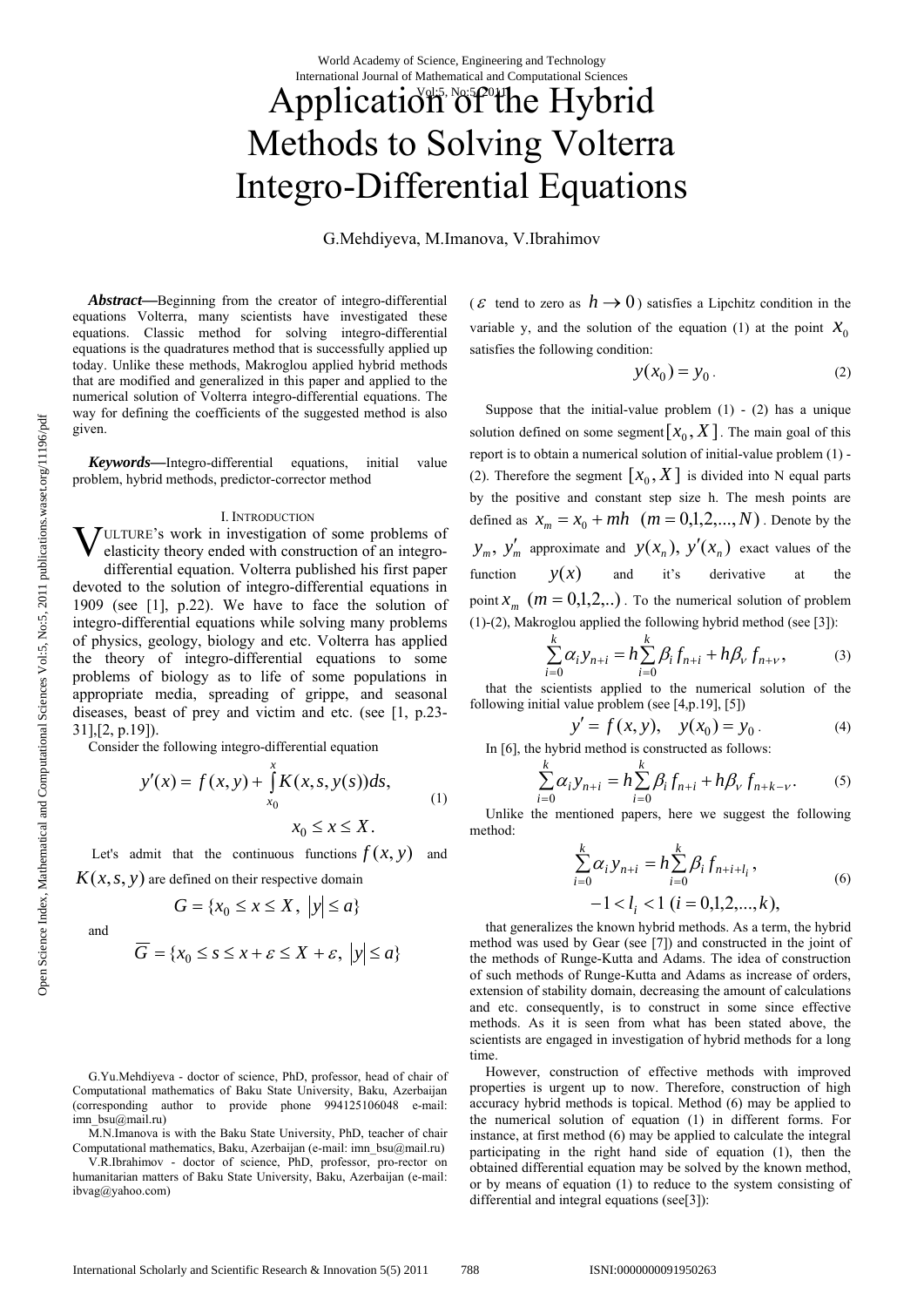World Academy of Science, Engineering and Technology

International Journal of Mathematical and Computational Sciences  
\n
$$
\begin{cases}\ny' = f(x, y) + v(x), & \text{Vol:5, No:5, 2011} \\
v(x) = \int_{0}^{x} K(x, s, y(s)) ds. & (7) \\
v' = \int_{0}^{x} K(x, s, y(s)) ds. & (9) \\
v' = \int_{0}^{x} K(x, s, y(s)) ds. & (1) \\
v' = \int_{0}^{x} K(x, s, y(s)) ds. & (2) \\
v' = \int_{0}^{x} K(x, s, y(s)) ds. & (3) \\
v' = \int_{0}^{x} K(x, s, y(s)) ds. & (4) \\
v' = \int_{0}^{x} K(x, s, y(s)) ds. & (5) \\
v' = \int_{0}^{x} K(x, s, y(s)) ds. & (7) \\
v' = \int_{0}^{x} K(x, s, y(s)) ds. & (8) \\
v' = \int_{0}^{x} K(x, s, y(s)) ds. & (9) \\
v' = \int_{0}^{x} K(x, s, y(s)) ds. & (1) \\
v' = \int_{0}^{x} K(x, s, y(s)) ds. & (1) \\
v' = \int_{0}^{x} K(x, s, y(s)) ds. & (2) \\
v' = \int_{0}^{x} K(x, s, y(s)) ds. & (3) \\
v' = \int_{0}^{x} K(x, s, y(s)) ds. & (4) \\
v' = \int_{0}^{x} K(x, s, y(s)) ds. & (5) \\
v' = \int_{0}^{x} K(x, s, y(s)) ds. & (7) \\
v' = \int_{0}^{x} K(x, s, y(s)) ds. & (8) \\
v' = \int_{0}^{x} K(x, s, y(s)) ds. & (9) \\
v' = \int_{0}^{x} K(x, s, y(s)) ds. & (1) \\
v' = \int_{0}^{x} K(x, s, y(s)) ds. & (1) \\
v' = \int_{0}^{x} K(x, s, y(s)) ds. & (2) \\
v' = \int_{0}^{x} K(x, s, y(s)) ds. & (3) \\
v' = \int_{0}^{x} K(x, s, y(s)) ds. & (4) \\
v' = \int_{0}^{x} K(x, s, y(s)) ds. & (5) \\
v' = \int_{0}^{x} K(x, s, y(s)) ds. & (7) \\
v' = \int_{0}^{x} K(x, s, y(s)) ds. & (8) \\
v' = \int_{0}^{x}
$$

Many authors, while using system (7) for calculating the values of the integral, suggested the quadratures method that may be written in the following form

$$
v_{n+j} = h \sum_{i=0}^{n+j} w_{n+j,i} K(x_{n+j}, x_i, y_i).
$$
 (8)

As it follows from formula (8), while passing from the current point to the next one, the volume of calculations increases, and the values of the function, that were determined at the previous points are not taken into account in this formula. Allowing for what has been said for calculating the values of the integral, here we suggest a method that in some sense is free from the indicated shortage of the quadrature methods.

## II. APPLICATION OF THE HYBRID METHOD TO THE SOLUTION OF THE SYSTEM COMPOSED OF DIFFERENTIAL AND INTEGRAL EQUATIONS

At first consider calculation of the values of the integral. To this end, for determining  $V_{n+k}$  approximate value of the function  $v(x)$  at the points  $x_{n+k}$  we behave as follows. It is obvious that

$$
v(x_{n+k}) = \int_{x_0}^{x_{n+k}} k(x_{n+k}, s, y(s))ds
$$
 (9)

Then we can write the following one:

 $x_{n+k-1}$ 

$$
v(x_{n+k}) - v(x_{n+k-1}) =
$$
  
=  $h \int_{x_0}^{x_{n+k-1}} (K(x_{n+k}, s, y(s)) - K(x_{n+k-1}, s, y(s)) ds +$   
+  $\int_{x_0}^{x_{n+k}} K(x_{n+k}, s, y(s)) ds$ 

or

$$
\nu(x_{n+k}) - \nu(x_{n+k-1}) =
$$
\n
$$
= h \int_{x_0}^{x_{n+k-1}} (K'_x(\xi_{n+k}, s, y(s))ds + \cdots )
$$
\n
$$
+ \int_{x_{n+k-1}}^{x_{n+k}} K(x_{n+k}, s, y(s))ds,
$$
\n(10)

where  $x_{n+k-1} < \xi_{n+k} < x_{n+k}$ .

Suppose that the solution of equation (1) is found by any method and after taking it into account in the second equation of system (7), we get an identity. Then we can write that

$$
v'(x) = K(x, x, y(x)) + \int_{x_0}^{x} K'_x(x, s, y(s))ds
$$
 (11)

Change the variable *x* by  $\xi_{n+k}$ . Then we have:

$$
\int_{x_0}^{x_{n+k-1}} \tilde{K}'_x(\xi_{n+k}, s, y(s)) ds =
$$
\n
$$
= v'(\xi_{n+k}) - K(\xi_{n+k}, \xi_{n+k}, y(\xi_{n+k})) -
$$
\n
$$
- \int_{x_{n+k-1}}^{\xi_{n+k}} \tilde{K}'(\xi_{n+k}, s, y(s)) ds.
$$

Thus, we get

$$
v(x_{n+k}) - v(x_{n+k-1}) = hv'(\xi_{n+k}) -
$$
  
\n
$$
- hK(\xi_{n+k}, \xi_{n+k}, y(\xi_{n+k})) +
$$
  
\n
$$
+ \int_{x_{n+k-1}}^{\xi_{n+k}} K(x_{n+k-1}, s, y(s)) ds +
$$
  
\n
$$
+ \int_{\xi_{n+k}}^{x_{n+k}} K(x_{n+k}, s, y(s)) ds.
$$
 (12)

Here, for determining the derivative  $v'(\xi_{n+k})$  we use finitedifference schemes, for calculating  $hK(\xi_{n+k}, \xi_{n+k}, y(\xi_{n+k}))$ we use Lagrange interpolation formulae. After applying the quadratures method to the integrals participating in (12), we can write (see [8]):

$$
\sum_{i=0}^{k} \alpha_i v_{n+i} = h \sum_{i=0}^{k} \sum_{j=0}^{k} \beta_i^{(j)} K(x_{n+j}, x_{n+i}, y_{n+i}). \tag{13}
$$

Here the coefficients  $\alpha_i$ ,  $\beta_i^{(j)}$   $(i, j = 0,1,...,k)$  are some real members, moreover  $\alpha_k \neq 0$ . If we suppose that the function  $K(x, s, y)$  is independent of *x* and  $K(x, s, y) \equiv F(s, y)$  we can write method (13) in the form:

$$
\sum_{i=0}^{k} \alpha_i v_{n+i} = h \sum_{i=0}^{k} \beta_i F_{n+i}.
$$
 (14)

This is the known  $k$  - step method with constant coefficient. Consequently to the solving equations in system (7) we may apply method (6). Therefore, consider the investigation of method (6) and suppose that it's coefficient satisfies the following condition suggested in [9]:

A. The coefficients  $\alpha_i$ ,  $\beta_i$   $(i = 0,1,...,k)$  are some real numbers, moreover  $\alpha_k \neq 0$ .

B. Characteristically polynomials

$$
\rho(\lambda) = \sum_{i=0}^{k} \alpha_i \lambda^i, \ \ \delta(\lambda) = \sum_{i=0}^{k} \beta_i \lambda^i
$$

have no common factors differ from a constant. C.  $p > 1$  and  $\delta(1) \neq 0$ 

C. 
$$
p \ge 1
$$
 and  $\partial(1) \ne 0$ 

Here  $p$  is the degree of method (14) and for sufficiently smooth function  $y(x)$  that is determined from the following asymptotic equality:

$$
\sum_{i=0}^{k} (\alpha_i y(x+ih) - h\beta_i y'(x+ih)) = O(h^{p+1}),
$$
  
  $h \to 0.$  (15)

As it was noted above, one of the main questions in investigation of the considered methods depends on the values of the method's coefficients. Therefore consider determination of the coefficients of method (6).

Taking into account the differential equation of problem (4) in method (6) we can write: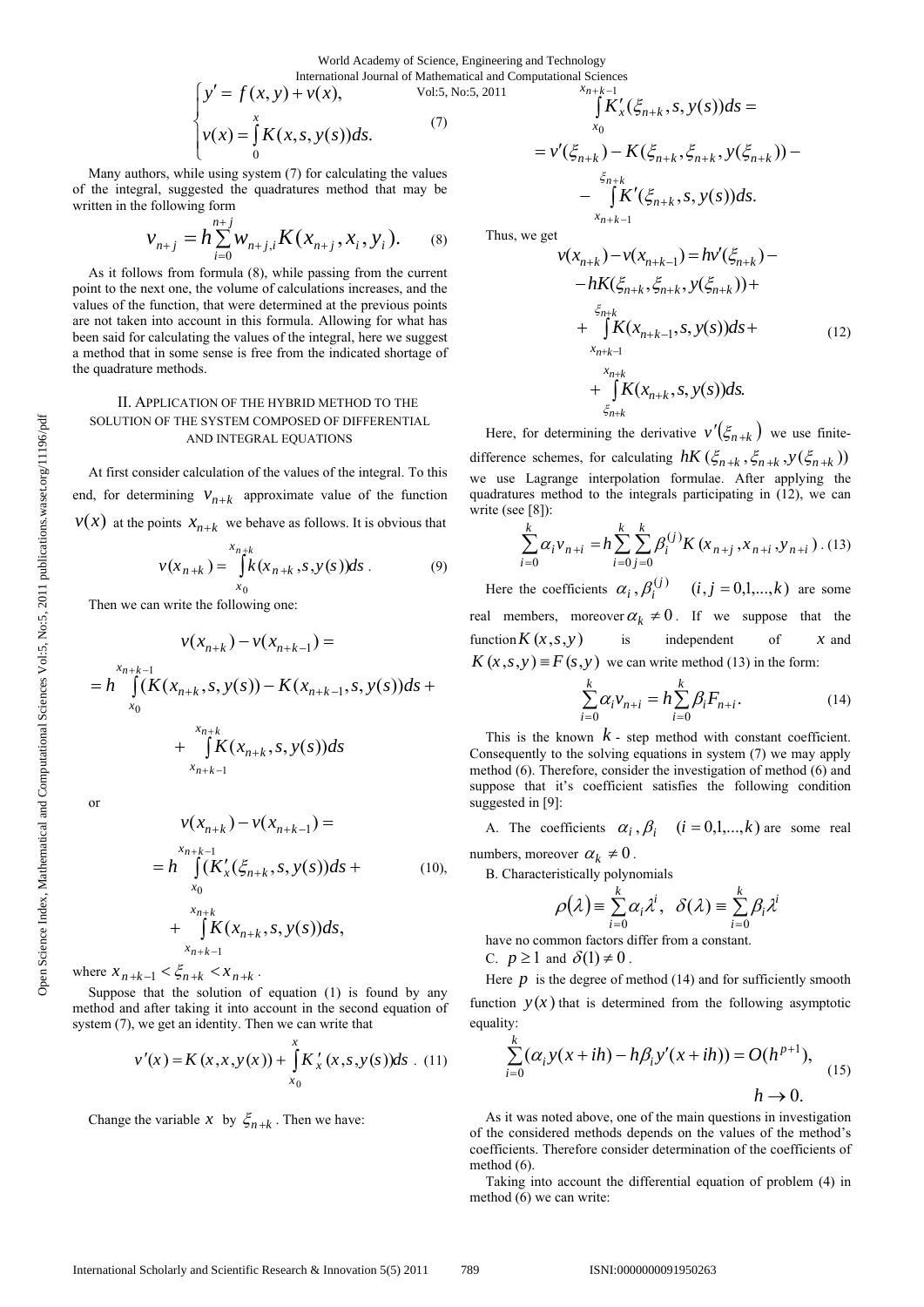$$
\sum_{i=0}^{k} \alpha_i y_{n+i} = h \sum_{i=0}^{k} \beta_i y'_{n+\gamma_i}
$$

where  $\gamma_i = i + l_i$   $(i = 0, 1, ..., k)$ .

Use the following expansions

$$
y(x+ih) = y(x) + ihy'(x) +
$$
  
+ 
$$
\frac{(ih)^2}{2!} y''(x) + ... + \frac{(ih)^p}{p!} y^{(p)}(x) + O(h^{p+1}),
$$
  

$$
y'(x + \gamma_i h) = y'(x) + \gamma_i hy''(x) +
$$
  
+ 
$$
\frac{(\gamma_i h)^2}{2!} y''(x) + ... + \frac{(\gamma_i h)^{p-1}}{(p-1)!} y^{(p)}(x) + O(h^p),
$$

(where  $x = x_0 + nh$  is a fixed point) in relation (15) we get that the following conditions are necessary and sufficient conditions for asymptotic equality (15) be fulfilled:

$$
\sum_{i=0}^{k} \alpha_i = 0, \ \sum_{i=0}^{k} i \alpha_i = \sum_{i=0}^{k} \beta_i ,
$$
\n
$$
\sum_{i=0}^{k} \frac{i^j}{j!} \alpha_i = \sum_{i=0}^{k} \frac{\gamma_i^{j-1}}{(j-1)!} \beta_i \quad (j = 2, 3, ..., p). \tag{17}
$$

Thus, for determining the variables  $\alpha_i$ ,  $\beta_i$ ,  $\gamma_i$   $(i = 0,1,2,...,k)$  we get a homogeneous system of nonlinear algebraic equations. If in system (17) we put  $\gamma_i = i$   $(i = 0,1,...,k)$ , then from it we get the known homogeneous system of linear algebraic equations investigated by many authors beginning with Dahlquist (see [9]).

In homogeneous system of equations, the amount of unknowns equals  $3k + 3$ , but the amount of equations equal  $p + 1$  and that always has a zero solution. Since this solution doesn't suit, we investigate a non-trivial solution of system (17). It is clear that a non-trivial solution should be sought in the case when

$$
p+1<3k+3.
$$

Hence we get that

$$
p\leq 3k+1
$$

At that time, for  $\gamma_i = i$   $(i = 0,1,2,...,k)$  it holds  $p \leq 2k$  (see [9]). Consequently, investigation of the solution of system (17) in this case  $l_m \neq 0$  ( $0 \leq m \leq k$ ) has both theoretical and practical interest.

Consider the special case and assume  $k = 1$ . Then, for determining the unknowns  $\alpha_i$ ,  $\beta_i$ ,  $\gamma_i$   $(i = 0,1,2,...,k)$  we get the following system of algebraic equations:

$$
\alpha_0 + \alpha_1 = 0, \n\beta_0 + \beta_1 = \alpha_1, \nl\beta_0 + \gamma \beta_1 = \frac{1}{2} \alpha_1, \nl^2 \beta_0 + \gamma^2 \beta_1 = \frac{1}{3} \alpha_1, \nl^3 \beta_0 + \gamma^2 \beta_1 = \frac{1}{4} \alpha_1
$$
\n(18)

where  $l = \gamma_0$  and  $\gamma = \gamma_1$ .

Without loss of generality, we can assume  $\alpha_1 = 1$ . Then for determining unknowns of  $\beta_0$ ,  $\beta_1$ , *l* and  $\gamma$  we receive the no homogeneous system of nonlinear algebraic equations the last two of them are nonlinear. Consequently, if we assume  $l_0 = l_1 = 0$ , system (18) becomes a system of linear-algebraic equations.

International Journal of Mathematical and Computational Sciences<br>  $V_0$ <sup>1</sup>:5 No:5  $\pi$ <sub>0</sub>F investigating system (18), consider a simpler case when the method is explicit. Usually a multistep method is called explicit if in its nonlinear part the quantity  $f_{n+k} = f(x_{n+k}, y_{n+k})$  (here  $y_{n+k}$  is a desired quantity, in the given case  $y_{n+1}$ , since  $k = 1$ ) doesn't participate. In this case from (18) we get  $\beta_0 = 1, l = 1/2$ , and the method has the following form: Vol:5, No:5, 2011

$$
y_{n+1} = y_n + h f_{n+1/2}.
$$
 (19)

That is the known method of midpoint, and has the degree  $p = 2$ , stable and explicit multistep methods which obtained from (14) on  $k = 2$  and  $h = 2h$ . Notice that the concept to apply explicit method to method (6) with classic definition doesn't correspond to real processes since under explicit methods usually we understand recurrent relations.

For example, we consider method (19) for whose use the values of the desired function  $y(x)$  at the point  $x = x_n + h/2$  should be known. Thus, we get that it is not correct to refer method (19) to the set of explicit methods, but to refer it to the set of implicit methods is also not correct, since there desired function  $y_{n+1}$ doesn't participate in the nonlinear part of method (19). In this connection, the name of method (19) explicit is formal character in some sense. Now, consider the following method

$$
y_{n+1} = y_n + h(\beta_0 f_{n+1/3} + \beta_1 f_{n+2/3}).
$$

Usually, this method is called the implicit method. However, a term of the form  $f_{n+1}$  doesn't participate in its right hand side. But the method

$$
y_{n+1} = y_n + h(3f_{n+1/3} + f_{n+1})/4.
$$
 (20)

obtained in [10] is implicit, A-stable and has degree  $p = 3$ .

From system (17) we get  
\n
$$
\beta_0 = (\gamma/3 - 1/4)/l^2(\gamma - l),
$$
\n
$$
\beta_1 = (1/4 - l/3)/\gamma^2(\gamma - l).
$$

Hence it follows that  $l \neq 0, \gamma \neq 0, l \neq \gamma$ .

We can say that this condition is reduced to the system with another properties.

Allowing for the values of quantities  $\beta_0$  and  $\beta_1$ , from system (17) we have:

$$
4(l + \gamma)^{2} - 4l\gamma - 3(l + \gamma) - 12l^{2}\gamma^{2} = 0,
$$
  
 
$$
4(l + \gamma) = 6l\gamma + 3.
$$

If we denote  $t = l + \gamma$ , then for determining the values of the quantity *t* we get

$$
4t^2 - 7t - 3 = 0.
$$

Hence  $t_1 = 1$ ,  $t_2 = 3/4$ .

Notice that for  $t = 3/4$  we get  $l\gamma = 0$ . This contradicts the natural conditions indicated above. For  $t = 1$  we get  $l_1 = (3 + \sqrt{3})/6$ ,  $l_2 = (3 - \sqrt{3})/6$ . Thus, we get that there exist two methods of type (6) possessing degree  $p = 4$ . However, these methods coincide and have the following form:

$$
y_{n+1} = y_n + h(f(x_n + h(3+\sqrt{3})/6, y_{n+(3+\sqrt{3})/6}) ++ f(x_n + h(3-\sqrt{3})/6, y_{n+(3-\sqrt{3})/6}))/2.
$$
 (21)

Thus, we get that the method of type (6) with maximal degree, is unique for  $k = 1$ . Now, apply method (21) for calculating the integral of variable bounders. Then we have: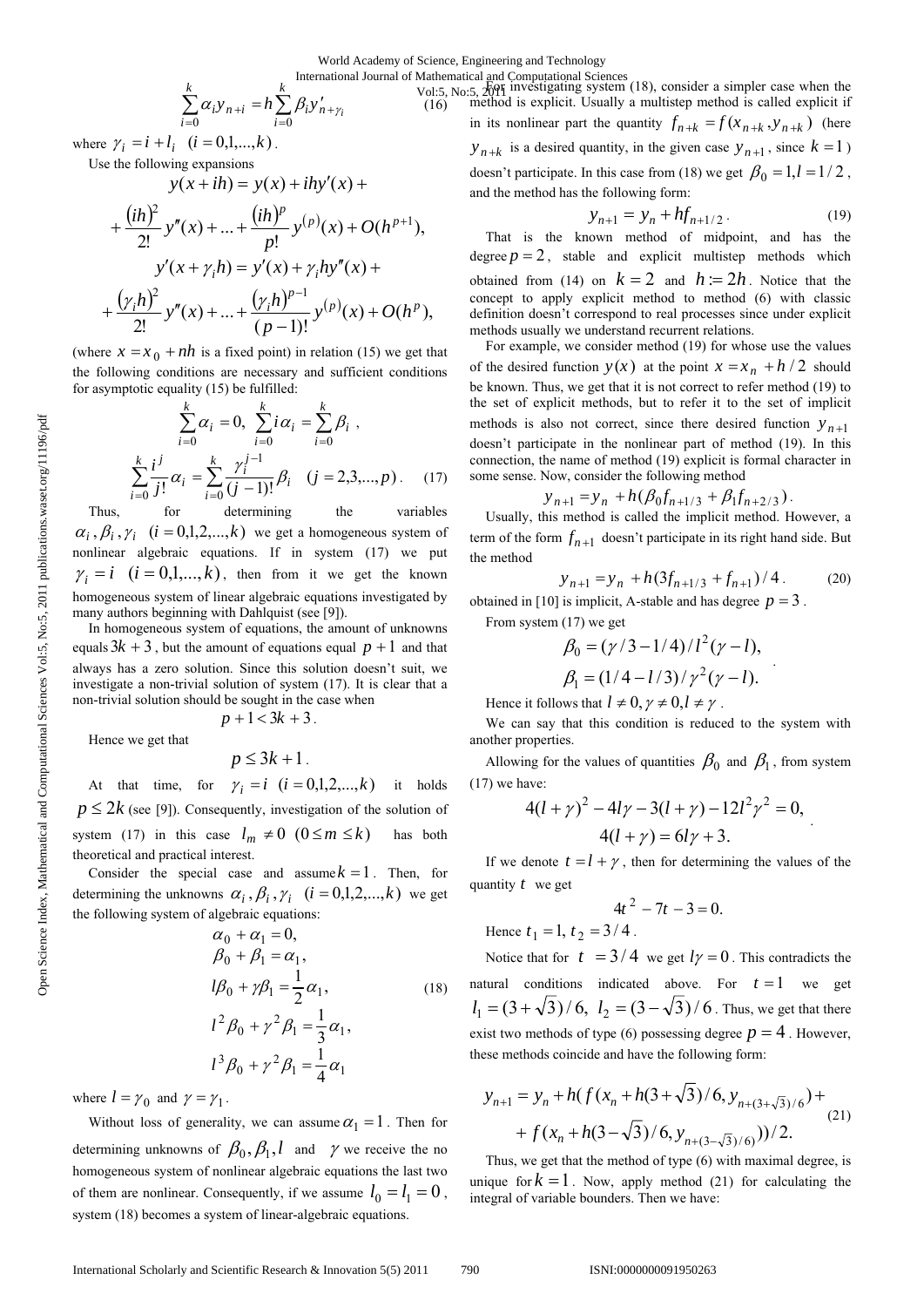World Academy of Science, Engineering and Technology International Journal of Mathematical and Computation

$$
v_{n+1} = v_n + h(K(x_n + hl, x_n + hl, y_{n+l}) + \text{Vol:5, No:5, 2011} \quad \overline{v}_{n+l} = v_n + h(K(x_{n+l}, x_n, y_n) + K(x_n + ph, x_n + ph, y_{n+\gamma}) + \qquad \qquad + K(x_n, x_n, y_n) + 2K(x_{n+l}, x_{n+l}, \overline{y}_{n+l})) / 4. \tag{30}
$$

Now determine the quantity  $\hat{v}_{n+l}$  by means of the following scheme:

$$
\hat{v}_{n+l} = v_n + hl(3K(x_n + h/3, x_n + h/3, y_{n+l/3}) + K(x_n + lh, x_n + lh, \hat{y}_{n+l}))/4.
$$
\n(31)

Thus we stated a scheme for determining the approximate value of the quantity  $y_{n+1}$ . Notice that here we suggest the methods (26)-(31) for determining  $\hat{y}_{n+\gamma}$  after changing the parameter *l* by  $\gamma$ . Then assuming that the approximate values of quantities  $y_{n+l}$  and  $y_{n+y}$  are known, for determining  $y_{n+1}$  we can use the following method:

$$
y_{n+1} = y_n + h(f(x_n + lh, \hat{y}_{n+l}) +
$$
  
+  $f(x_n + \gamma h, \hat{y}_{n+\gamma})) / 2 + h(\hat{y}_{n+l} + \hat{y}_{n+\gamma}) / 2.$  (32)

On the base of the schemes above we compose an algorithm for solving problem (1)-(2). While composing an algorithm the scheme from [11] was.

To approximate the solution of the initial-value problem

$$
y' = f(x, y) + \int_{x_0}^{x} K(x, s, y(s)) ds,
$$
  

$$
x_0 \le x \le X; \ y(x_0) = y_0
$$

At  $(N + 1)$  equally spaced numbers in the interval  $[x_0, X]$ :

INPUT endpoints  $x_0$ ,  $X$ ; integer  $N$ ; initial condition  $y_0$ .

OUTPUT approximation  $y_{n+1}$  to  $y(x_{n+1})$  at the N -values of  $\mathcal X$ .

Step1 Set 
$$
h = (x - x_0) / N
$$
;

$$
x = x_0;
$$

 $y(x) = y_0;$ 

OUTPUT (x,y).

Step2 For  $n = 1, 2, ..., N$  do step3-11

Step3 Set 
$$
x_n = x_0 + nh
$$

Step4 Set  $\overline{y}_{n+l}$ ,  $\overline{v}_{n+l}$  (Compute by formulas (26) and (29))

Step5 Set  $\overline{y}_{n+l}$ ,  $\overline{v}_{n+l}$  (Compute by formulas (27) and (30))

Step6 Set  $\hat{y}_{n+l}$ ,  $\hat{v}_{n+l}$  (Compute by formulas (28) and (31))

Step7 Set  $\overline{y}_{n+j}$ ,  $\overline{v}_{n+j}$  (Compute by formulas (26) and (29) for  $l := j$ 

Step8 Set  $\overline{y}_{n+i}$ ,  $\overline{v}_{n+i}$  (Compute by formulas (27) and (30) for  $l := j$ )

Step9 Set  $\hat{y}_{n+i}$ ,  $\hat{v}_{n+i}$  (Compute by formulas (28) and (31) for  $l = j$ 

Step10 Set  $y_{n+1}$  (Compute by formula (32))

Step11 Output 
$$
(x_{n+1}; y_{n+1})
$$
  
Step12 STOP.

III.CONCLUSION

From theoretical points of view, it is easy to see that while solving an integro-differential equation, the integral may be changed by some integral sum in the equation not carrying it over

+ 
$$
K(x_{n+h}, x_n + \gamma h, y_{n+\gamma})/4
$$
  
then  $l = (3, \sqrt{3})/(6 \text{ and } l = (3, \sqrt{3})/(6)$ 

 $+ K(x_{n+h}, x_{n+lh}, y_{n+l}) +$ 

where  $l = (3 - \sqrt{3})/6$  and  $l = (3 + \sqrt{3})/6$ .

Now, apply method (21) to solving the differential equation from system (7). Then we have:

$$
y_{n+1} = y_n + h(f(x_n + lh, y_{n+l}) + f(x_n + Ph, y_{n+\gamma})) / 2 + h(v_{n+l} + v_{\gamma+h}) / 2
$$
 (23)

Thus, for solving the system of equations (7) we get a system of methods composed from the methods (23) and (22) for whose use only the quantities  $y_n$  and  $v_n$  are assumed to be known. For finding the numerical solutions of equation (1) by the methods (22) and (23), the quantities  $y_{n+l}$  and  $y_{n+\gamma}$  should be known. Since these methods have degree  $p = 4$ , the methods suitable for determining  $y_{n+l}$  and  $y_{n+\gamma}$  should have the degree at least  $p > 3$ . Here, to this end we suggest method (20) that while applying to determination of the quantities  $y_{n+l}$  and  $y_{n+\gamma}$  has the following form:

$$
y_{n+l} = y_n + lh(3f(x_n + lh/3, y_{n+l/3}) +
$$
  
+  $f(x_n + lh, y_{n+l})) / 4 + lh(3v_{n+l/3} + v_{n+l}) / 4,$  (24)

$$
y_{n+\gamma} = y_n + \gamma h(3f(x_n + \gamma h/3, y_{n+\gamma/3}) +
$$
  
+  $f(x_n + \gamma h, y_{n+\gamma}) / 4 + \gamma h(3y_{n+\gamma/3} + y_{n+\gamma}) / 4.$ <sup>(25)</sup>

The predictor-corrector type method composed of Euler method and method of trapezoid are suggested to use for calculating the quantities  $y_{n+l/3}, y_{n+l}, y_{n+\gamma/3}$  and  $y_{n+\gamma}$ .

The Euler method for calculating  $y_{n+l}$  is written in the following form:

$$
\widetilde{y}_{n+l} = y_n + h l f_n + h l v_n \tag{26}
$$

The method of trapezoid for calculating  $y_{n+1}$  is written in the form:

$$
\overline{y}_{n+l} = y_n + hl(f(x_n, y_n) +
$$
  
+  $f(x_n + hl, \overline{y}_{n+l})) / 2 + hl(v_n + \overline{v}_{n+l}) / 2.$  (27)

For calculating the accuracy of the quantity  $\overline{y}_{n+l}$  calculated by the method of trapezoid, we use the method (20) suggested above. Then we have:

$$
\hat{y}_{n+l} = y_n + hl(3f_{n+1/3} + f(x_n + lh, \overline{y}_{n+l}))/4 + h(3v_{n+1/3} + \overline{v}_{n+l})/4.
$$
\n(28)

As it is seen from the formula given above for calculating the values of the quantity  $y_{n+l}$ , the values of the quantity  $v_{n+l}$  also should be determined. To this end, we suggest to use the similar method. The predictor-corrector method with using the Euler and trapezoid methods in one variant has the following form:

$$
\overline{v}_{n+1} = v_n + hl(K(x_{n+1}, x_n, y_n) + K(x_n, x_n, y_n)) / 2,
$$
\n(29)